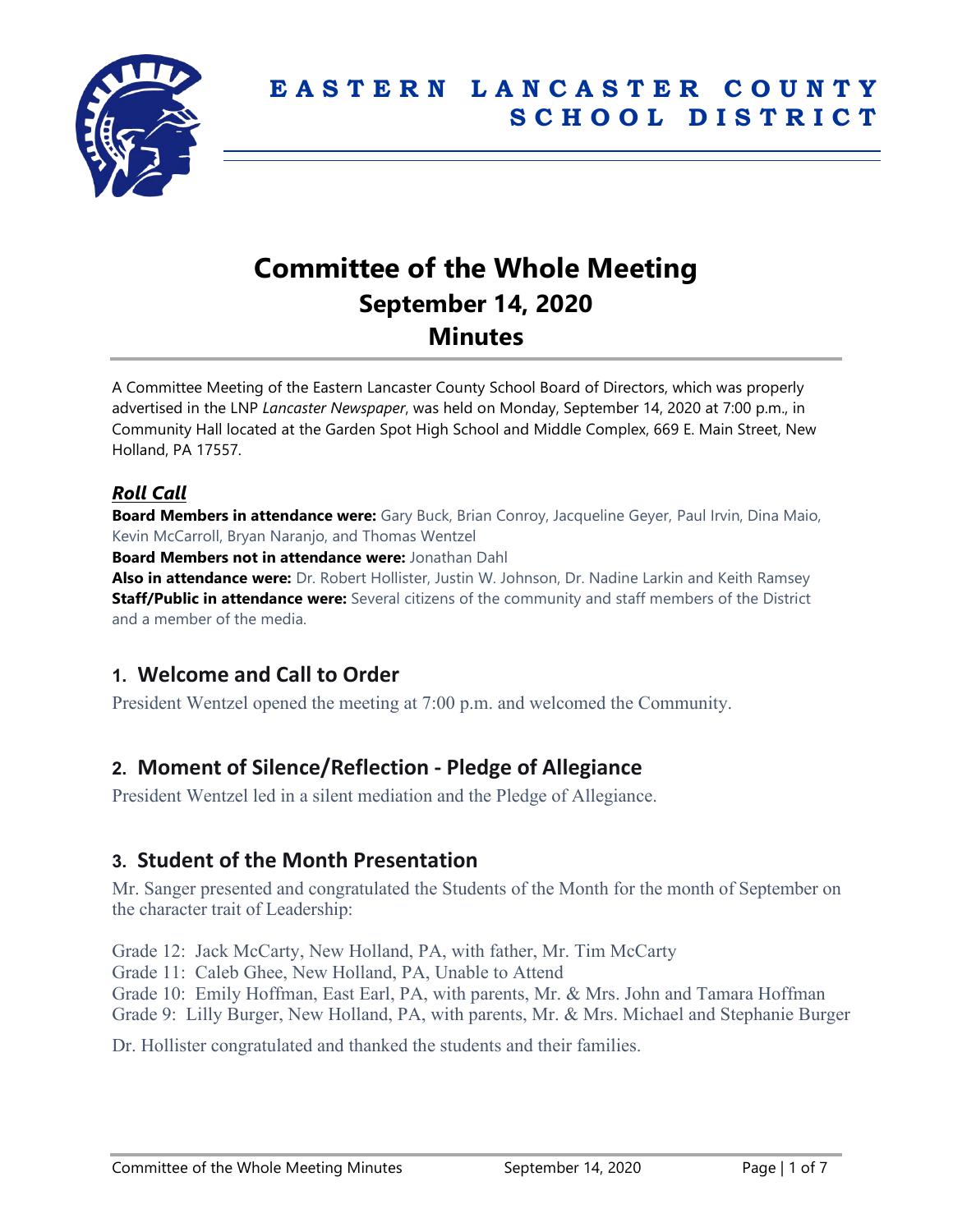# **4. Approve Personnel Report**

Dr. Hollister introduced Mr. Timothy Moll, current Music Teacher at New Holland Elementary School hired to be the Dean of Students at Brecknock Elementary School and then Assistant Principal once he received his certification. He also introduced Mrs. Jenna Louderback as the new Assistant Principal at Blue Ball Elementary School.

Mr. Ramsey directed the Board's attention to several transitions for School Monitors to Substitute Teacher Service (STS) employees on the Personnel Report. He noted that these were voluntary transfers and was brought about due to conversations regarding the retention and hiring of school monitors.

Mr. Irvin made a motion to approve the personnel report. It was seconded by Mr. Naranjo. **The motion was approved. (8-0; 1 absent)**

# **5. Citizens of the District Comments**

The Board encourages citizens of the district to come before the Board to present their petitions, inquiries, or other communications of interest. The Board invites public (*Citizens of the District*) comment on any topic that is within the Board's jurisdiction. As outlined in Board Policy 903, the Board requires that public participants be residents or taxpayers of this district. Due to the virtual aspect of the Board meeting, the Board is requesting if you wish to provide public comment during the virtual board meeting, you should sign-up to do so by completing the online form prior to the meeting.

#### *[PUBLIC COMMENT SIGN-UP FORM](https://forms.gle/zDXXoX8rZQUxt1Ap6) (Please use this form only if you are not attending the meeting in person.)*

*Public comments will be read aloud during the public comment section of the agenda.* Thank you.

**SUBMITTED COMMENTS** (VIA PUBLIC COMMENT SIGN-UP FORM)**:**

#### Abigail O'Neill, 1390 Sheephill Road, East Earl, PA 17519

Dear Board Members,

As a senior in the class of 2021 I have seen the excitement of the new school year deplete among my classmates and myself. All of the things that seniors look forward to will not be the same this year. Each person has been effected in a different way but athletes have had it especially hard. With delayed starts and ludicrous limitations set in place by the state, we need some sense of normalcy. This normalcy could come from the allowance of spectators. The highlights of my volleyball career have come from the games that the stadiums were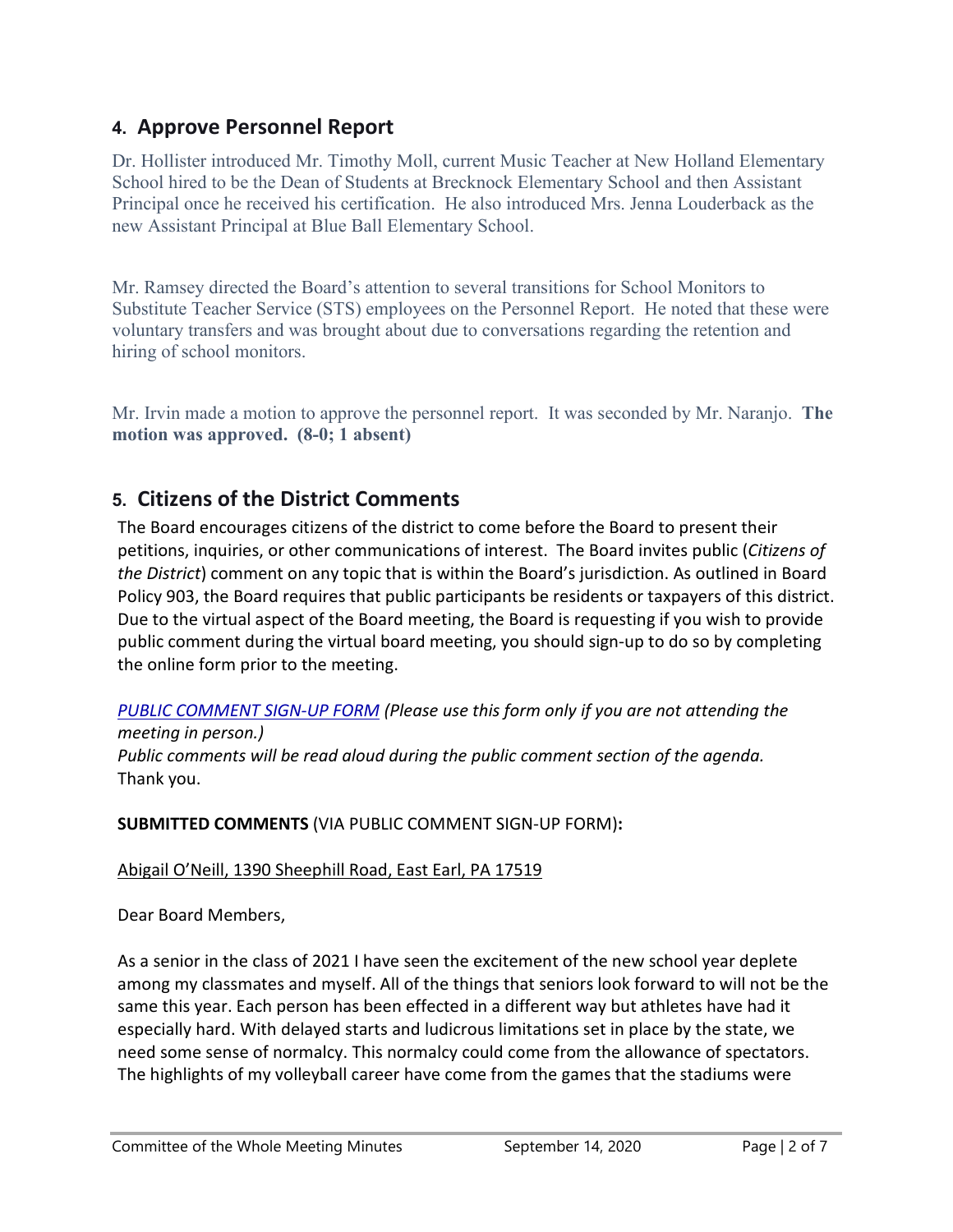packed full of fans. Without the support of the community the game is not the same. With that being said, please look to set in place the limitations for spectators. Although the state has yet to pass the bill to give the schools the final decision, if we make preparations now, when the bill is passed we will be ready. I ask each of you to consider the positive effects this would have on the students and make this dream a reality for Garden Spot's student athletes.

#### Logan Martin, 583 E Jackson Street, New Holland, PA 17557

As a senior of Garden Spot, I am urging the board to keep the Class of 2021 in mind when making a decision regarding spectators today. Athletes thrive off of the energy and support from their peers and parents. Having spectators at events is half the part of playing the sport. For our seniors, these are our last moments on our home field or court - in which we have played on for the past five years. We are meant to spend those last few moments surrounded by our friends and family. Regardless of Governor Wolfe's recommendation, I believe that we can trust the members of our district to be responsible and honor safety guidelines at sporting events. So please, think of the athletes who are suffering during this time when you make your decision.

# **COMMENTS** (IN-PERSON**):**

#### Jim Shirk, 1645 Silver Valley, East Earl, PA 17519

Mr. Shirk presented his concerns and opinions regarding the guidelines for spectators at Athletic events. He presented the Board with a proposed plan for allowing spectators over the 250 total limit for outdoor events.

#### William Hartman, 1334 Cedar Avenue, East Earl, PA 17519

Mr. Hartman presented his concerns and opinions regarding the guidelines for spectators at Athletic events. He presented the Board with a proposed plan for allowing spectators over the 250 total limit for outdoor events.

#### Titus Kauffman, 208 S. Yund Avenue, New Holland, PA 17557

Mr. Kauffman commended the Board and Administration for the great job they were doing through this difficult time and said a prayer.

#### Carla O'Neill, 1390 Sheep Hill Road, East Earl, PA 17519

Ms. O'Neill presented her concerns and opinions regarding the guidelines for spectators at Athletic events. She requested the Board to approve the allowance for more than the 25 total limit for indoor events. Ms. O'Neil thanked the Board for their consideration.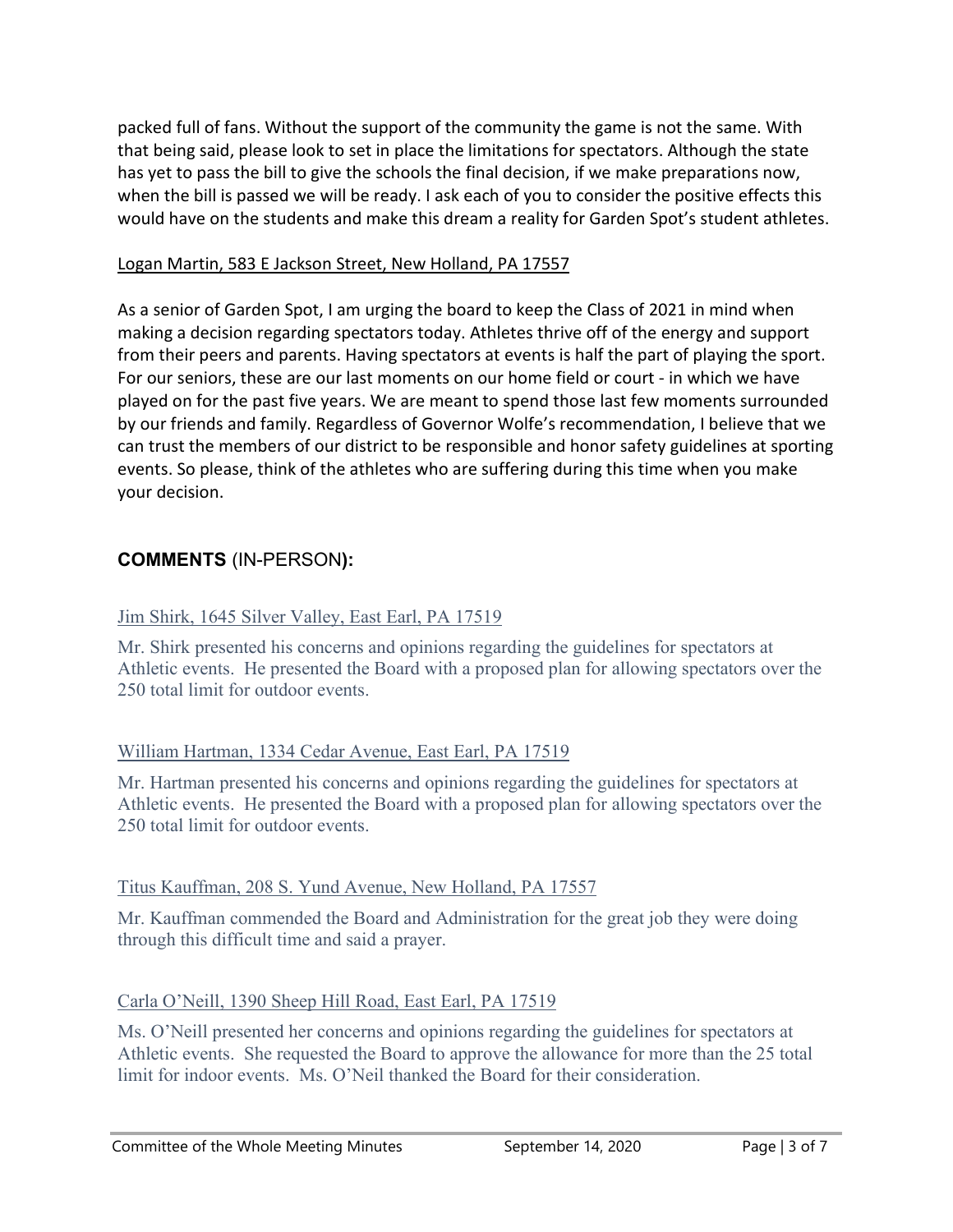#### Michelle Esh, 118 Woodmeadow Drive, Denver, PA 17517

Ms. Esh presented a statement from the coach of the GS Girls Volleyball team outlining her concerns and opinions regarding the guidelines for spectators at Athletic events.

#### Nikki Stern, 1437 Weaverland Road, East Earl, PA 17519

Ms. Stern presented her concerns and opinions regarding the guidelines for spectators at Athletic events. She requested the Board to approve the allowance for more than the 25 total limit for indoor events.

#### **8. d. Information Item - Discussion: Athletic Events Spectator Participation Plan**

Dr. Hollister presented the Administration's recommended plan for spectator participation at Athletic events, indicating that the District would start by opening the athletic facilities to 25% capacity, if the Bill approved by the House and Senate was not vetoed by the Governor.

The Board and Administration discussed the Spectator participation plan, capacity limits, specific procedures if the capacity limit was expanded and how the District would move forward with Athletic events if the Bill was passed or vetoed.

Mr. Conroy made a motion to increase spectator capacity to 25% for all District Athletic events. It was seconded by Mr. Buck.

The Board and Administration further discussed the Athletic event capacity concerns.

Mr. Conroy made a motion to table his motion to increase capacity to 25% for all District Athletic events until the next Board meeting for further discussion. It was seconded by Mr. Wentzel. **The motion was approved. (8-0; 1 absent)**

# **6. Property and Services**

#### **a. Action Item - Approval of Board Policies to Comply with Updated Title IX Regulations**

- Policy 103 Discrimination/Title IX Sexual Harassment Affecting Students
- Policy 104 Discrimination/Title IX Sexual Harassment Affecting Staff
- Policy 247 Hazing
- Policy 249 Bullying/Cyberbullying
- Policy 252 Dating Violence **(NEW)**
- Policy 317.1 Educator Misconduct **(NEW)**
- Policy 824 Maintaining Professional Adult/Student Boundaries **(NEW)**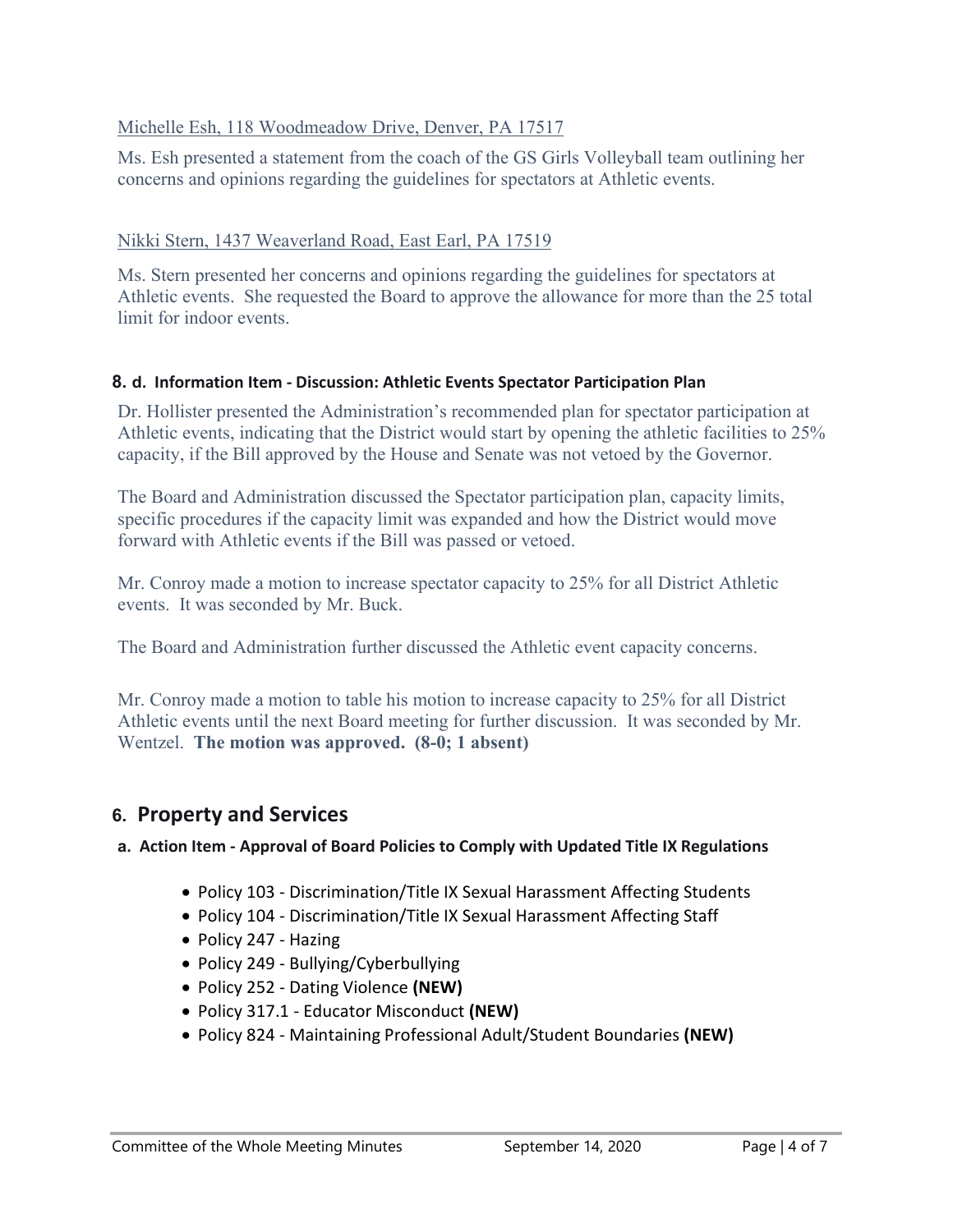Mr. Ramsey requested the Board to approve several updated and new policies that complied with the updated Title IX regulations.

#### **b. Action Item - Approval of the Change orders that were executed for the HS/MS Locker Room and HVAC Project, as follows:**

# **General Contractor - ECI Construction**

**GC-11 \$13,299 Add** - Gym floor court lines per discussion at August Committee of the Whole Meeting

Mr. Ramsey requested the Board approve the change order for the HS/MS Locker Room and HVAC project, noting that this was a follow-up from the previous Board meeting when the Board approved option 2 for the gym floor lines.

#### **c. Action Item - Approval of the Change Order for the Tennis Court Project**

**GC-01 \$167,940 Add** - Rock Removal of 540 cubic yards at \$311 per cubic yard (Unit price on bid day was \$363 per cubic yard but was reduced to \$311 per cubic yard because didn't have to haul the rock off site)

Mr. Ramsey requested the Board approve the change order for the Tennis Court Project regarding the removal of rock that was encountered during excavation. Mr. Ramsey introduced Mr. Jim Hocker of Derck & Edson Associates and Mr. Chris Barnhart of Crabtree, Rohrbaugh, & Associates who updated the Board on the process for the rock removal and costs.

#### **d. Information Item - Chiller Replacement at New Holland and Blue Ball Elementary Schools**

Mr. Ramsey informed the Board on the current condition of the chiller equipment at both New Holland and Blue Ball Elementary Schools. He indicated that they were part of the District's capital improvement plan but were not currently scheduled to be replaced at this time. He noted that because they were no longer able to hold their charge, they needed to be replaced. Mr. Ramsey reported that he would keep the Board updated.

#### **e. Information Item - Roof Replacement over the Garden Spot Gym**

Mr. Ramsey updated the Board on the roof replacement over the Garden Spot Gym. He noted that the roofing company had come out and fixed the leaks that had occurred, however, there was considerable damage done during a storm over the summer. Mr. Ramsey recommended the Board approve putting the replacement of the roof out for bid, indicating that the estimate given for the cost was \$400,000. It was noted that this estimate was on the high side based on worst case scenario and that the District was investigating as to whether the insurance company would cover any of the cost.

Mr. Irvin made a motion to approve the advertisement for the bid of the Garden Spot Gym roof replacement. It was seconded by Mr. Conroy. **The motion was approved. (8-0; 1 absent)**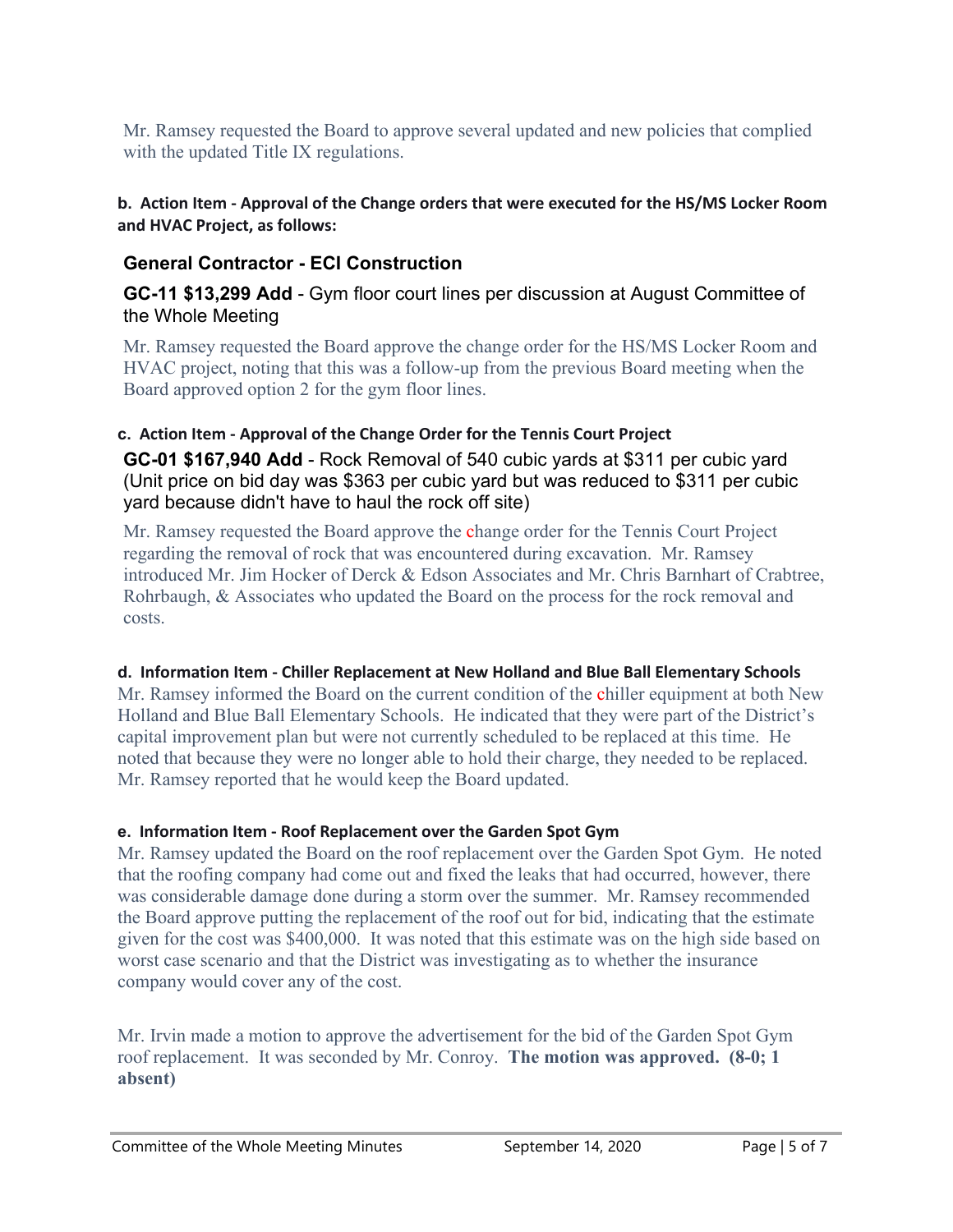### **7. Program**

#### **a. Action Item- Approval of Affidavits of Guardianship**

Dr. Larkin requested the Board approve several affidavits of guardianship.

#### **b. Information Item - Update on the start of the 2020-2021 School Year.**

Dr. Larkin updated the Board with the current enrollment numbers for the start of the 2020- 2021 school year. She also updated the Board on the current cyber charter school enrollment numbers, indicating there had been a significant increase from last year. She also reported on the learners who had chosen the remote learning option and indicated that a survey had been sent out to all remote learners that was to be completed by Friday, September 18<sup>th</sup>. Dr. Larkin informed that Board that she would update them on the results of the survey at the next Board meeting.

The Board and Administration discussed ways of showing appreciation to faculty and staff. Dr. Hollister extended his thanks to all staff, including cafeteria workers, maintenance workers, teachers, and support staff.

The Board and Administration discussed cyber charter school costs and how to bring back families that have left to enroll into those schools.

# **8. Management**

#### **a. Action Item - PSBA Officer Elections. Board will need to discuss and vote on candidates for various leadership positions at PSBA.**

Dr. Hollister presented the Board with the action item that required the Board to vote for several officer positions at PSBA, noting that there was only one position, Vice-President, that was being contested.

The Board and Administration discussed the Slate of Candidates with Mr. Irvin noting the recommendation of Mr. O'Keefe for Vice President.

Mr. Irvin made a motion to approve the slate of candidates for the PSBA elections including Mr. Daniel O'Keefe for the position of Vice-President. It was seconded by Mr. Conroy. **The motion was approved. (8-0; 1 absent)**

#### **b. Information Item - POLICY 237 – Electronic Devices, First Reading**

Dr. Hollister presented the Board with an updated Board Policy 237 for Electronic Devices for its first reading. He noted that the updated policy was recommended by a Solicitor who specializes in technology law as part of services that the District received through the IU13.